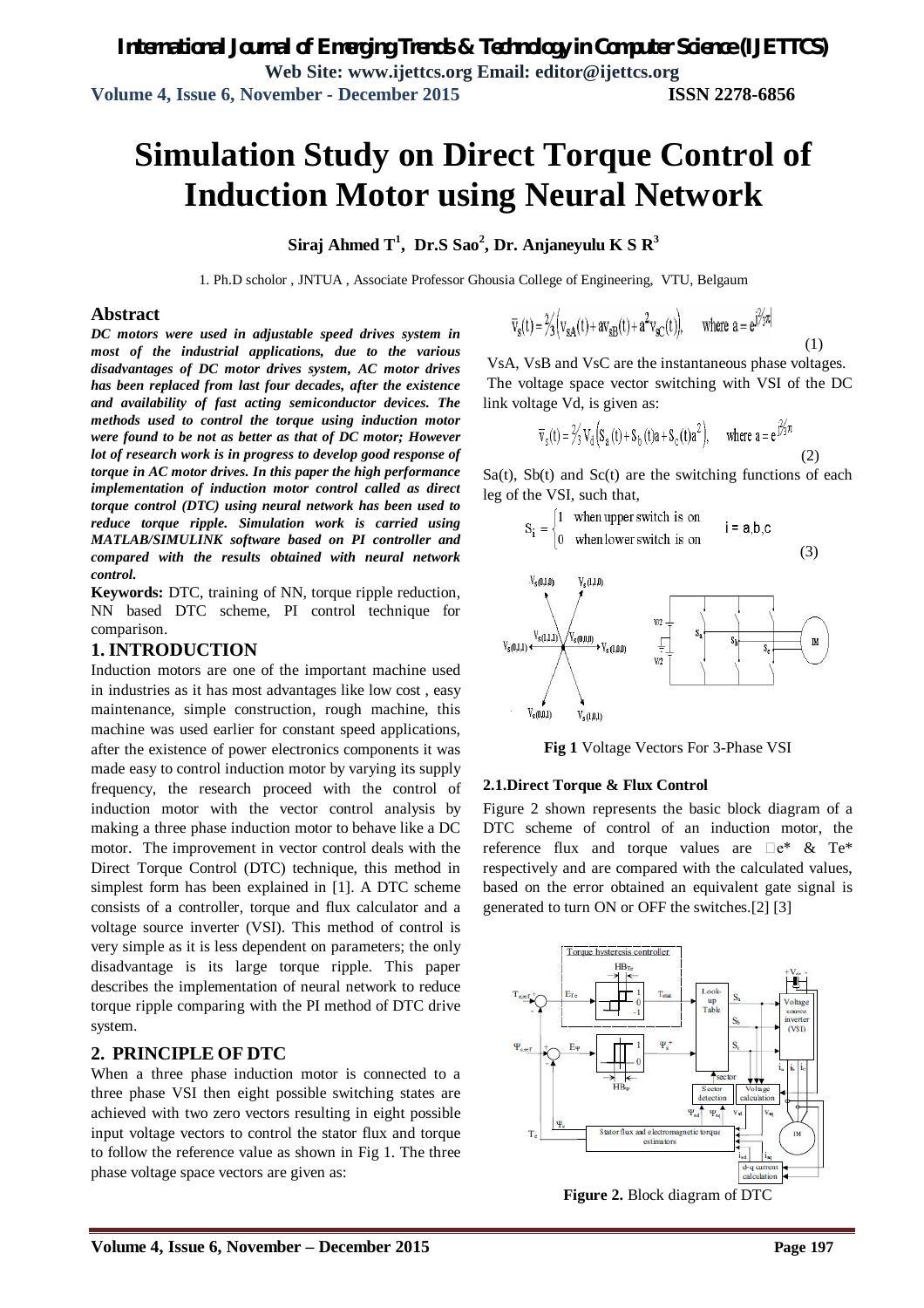# **Volume 4, Issue 6, November - December 2015 ISSN 2278-6856**

The voltage equation of an induction motor is given by:

$$
\overline{\mathbf{v}}_s = \mathbf{R}_s \overline{\mathbf{i}}_s + \frac{\mathbf{d}\mathbf{\Psi}_s}{\mathbf{d}\mathbf{t}} \tag{4}
$$

Where  $\overline{v}_*, \overline{i}_*$  and  $\overline{\Psi}_*$  are the stator voltage, current and flux space vectors respectively. According to equation (4), if the stator resistance value is neglected, then the change in stator flux  $\Delta \overline{\Psi}_s$  will follow the stator voltage, as

$$
\Delta \overline{\Psi}_{\rm s} = \overline{\mathbf{v}}_{\rm s} \Delta \mathbf{t} \tag{5}
$$

From the above equation it is clear that the flux of the stator will track the product of stator voltage vector and the change in time. The flux will oscillate in the hysteresis band based on switching lookup table. If the stator flux space vector plane is divided into six sectors as shown in Fig 3, a set of table or rules of which voltage vector should be chosen in a particular sector either to increase stator flux or to reduce stator flux and either to increase torque or to reduce torque can be constructed; such table is given by Table 1.



**Fig 3** Six Sectors of Stator Flux Plane

**Table 1** Voltage Vectors Table

| Counterclockwise |             | Sec I | Sec II | Sec III | Sec IV | Sec V | Sec VI |
|------------------|-------------|-------|--------|---------|--------|-------|--------|
| Inc Flux         | Inc $T(01)$ | 100   | 110    | 010     | 011    | 001   | 101    |
| (0)              | Dec T(00)   | 000   | 111    | 000     | 111    | 000   | 111    |
| Dec Flux         | Inc $T(01)$ | 110   | 010    | 011     | 001    | 101   | 100    |
| (1)              | Dec T(00)   | 111   | 000    | 111     | 000    | 111   | 000    |
|                  |             |       |        |         |        |       |        |
| Clockwise        |             | Sec I | Sec II | Sec III | Sec IV | Sec V | Sec VI |
| Inc Flux         | Inc T(10)   | 001   | 101    | 100     | 110    | 010   | 011    |
| (0)              | Dec T(00)   | 000   | 111    | 000     | 111    | 000   | 111    |
| Dec Flux         | inc T(10)   | 011   | 001    | 101     | 100    | 110   | 010    |
| (1)              | Dec T(00)   | 111   | 000    | 111     | 000    | 111   | 000    |

#### **3. MATHAMATICAL MODELLING**

#### **3.1. Equivalent circuit of an induction motor**

Considering an induction motor having IS & Ir are stator & rotor currents, Io the no load current Iw & Im Active & magnetizing Currents, RS & Rr are Stator & Rotor Resistances per phase XS & Xr are Stator & Rotor Reactance's per phase, Rm & Xm are Resistance & Magnetizing Reactance, S as the Slip, an equivalent diagram can be obtained and is as shown in fig 4



**Fig.4** Per phase equivalent circuit

The stator and rotor voltage differential equations in a reference frame is given as

$$
V_{sd} = R_s i_{sd} + \frac{d}{dt} \psi_{sd} - \omega_s \psi_{sd}
$$
 (6)

$$
V_{sq} = R_s i_{sq} + \frac{1}{dt} \psi_{sq} - \omega_s \psi_{sq} \tag{7}
$$

$$
V_{rd} = 0 = R_r i_{rd} + \frac{a}{dt} \psi_{rd} - (\omega_s - \omega) \psi_{rq}
$$
 (8)

$$
V_{rq} = 0 = R_r i_{rq} + \frac{a}{dt} \psi_{rq} - (\omega_s - \omega) \psi_{rd}
$$
 (9)

Where

Vsd, Vsq, Vrd & Vrq are the direct axis and quadrature axis stator & rotor Voltages

isd, isq, ird & irq are the direct axis and quadreture axis stator & rotor Currents

wsd, wsq, wrd & wrq are the direct axis and quadreture axis stator & rotor fluxes

#### **3.2. Flux and Torque estimation**

To ensure a proper voltage vector selection by the DTC controller, the estimation of stator flux & torque must be accurate. Stator flux and torque estimations are based on the IM dynamic equations in the stationary stator reference frame. Most of the stator flux calculation is based on voltage model, current model or the combination of both models. Voltage model-based estimator on the other hand only requires the knowledge of stator resistance to perform the estimation. The voltage model is used for the stator flux estimation.

 The voltage model-based stator flux is calculated using equation (10).

$$
\overline{\Psi}_s = \int (\overline{\mathbf{v}} - \overline{\mathbf{i}}_s \mathbf{R}_s) \, \mathrm{d}\mathbf{t}
$$
 (10)

 The torque is calculated In terms of d and q components, can be written as (11).

$$
\mathbf{T}_{\mathbf{e}} = \frac{a}{2} P_{\mathbf{p}} \left( \psi_{\mathbf{g} \mathbf{d}} \mathbf{1}_{\mathbf{g} \mathbf{q}} - \psi_{\mathbf{g} \mathbf{q}} \mathbf{1}_{\mathbf{g} \mathbf{d}} \right) \tag{11}
$$

Where

Te Electromagnetic torque

$$
\psi_{ds} = \int (\nu_d - i_{ds} R_s) dt
$$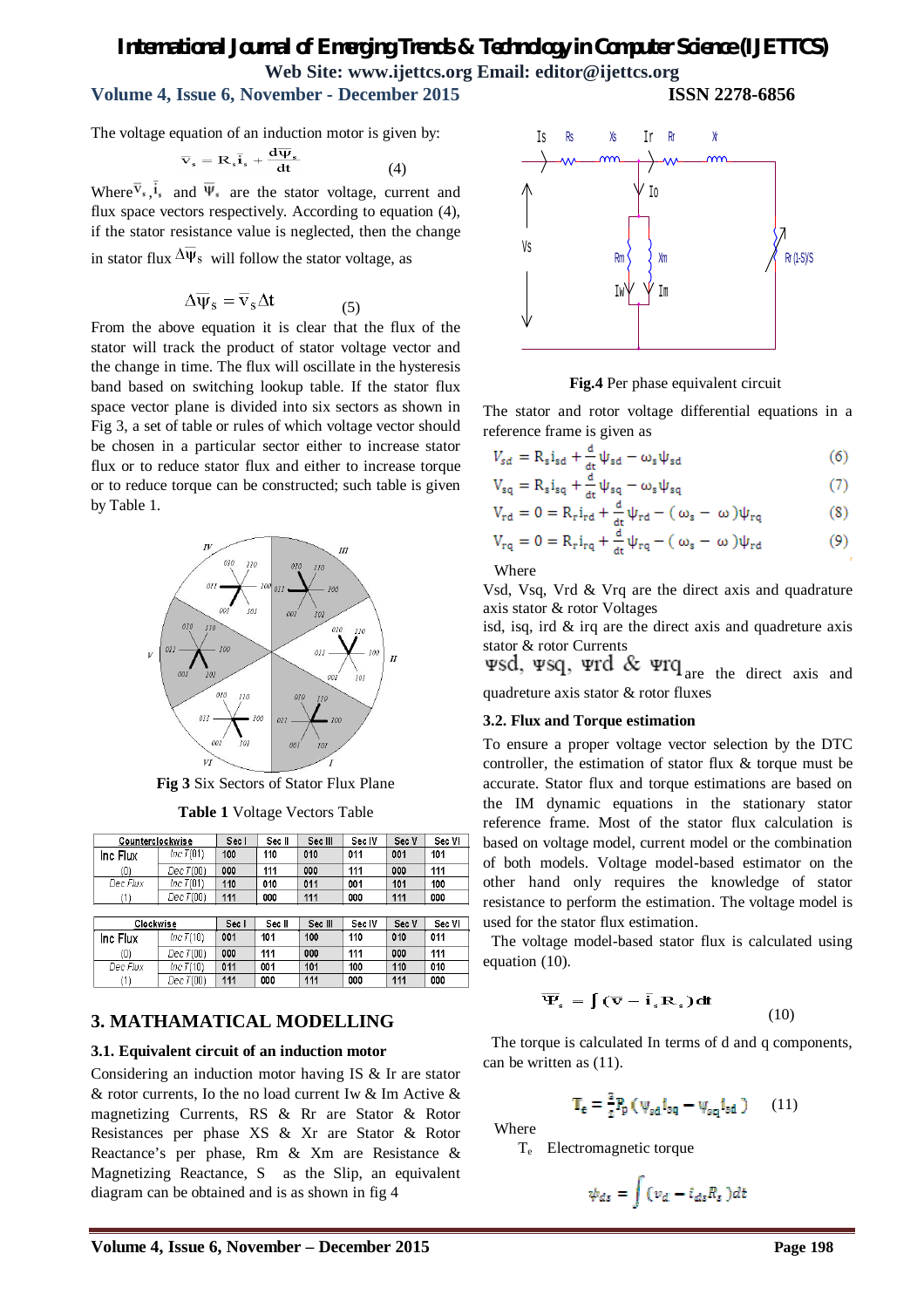**Volume 4, Issue 6, November - December 2015 ISSN 2278-6856**

$$
\psi_{qs} = \int (\nu_{dq} - i_{qs} R_s) dt
$$
  
**4. TRAINING OF NEURAL NETWORK**

#### **4.1. Principles of Neural Networks**

Neural networks use a complicated interconnection of computing nodes to approximate nonlinear functions .Each node constitutes a neuron and performs the multiplication of its input signals by constant weights, sums up the results and maps the sum to a nonlinear activation function; the result is then transferred to its output. A feed forward NN is organized in layers: an input layer, one or more hidden layers and an output layer as shown in figure 5.



**Fig 5.** Structure of neural network

The inputs xk,  $k = 1...K$  to the neuron are multiplied by weights wki and summed up together with the constant bias term bi. The resulting i is the input to the activation function..The basic mathematical model of a neuron is given by:

$$
y_i = \sum_{i=1}^{\infty} \sum_{j=1}^{\infty} (w_{ij} x_i + b_i)
$$
 (12)

 After a neural network has been created, it needs to be configured with the weights and biases need to be initialized and then be tuned, so that the network performance is optimized. This tuning process is referred to as training the network, the internal diagram of trained NNis as shown in fig6 & fig 7 represents the simulink model of the proposed scheme.



**Fig. 6** Internal Diagram of Trained Neural Network



**Fig. 7** Simulink Diagram

#### **5. RESULT COMPARISION AND DISCUSSION**

To study the performance of the neural network control with direct torque control strategy, the simulation of the system was conducted by using MATLAB /SIMULINK and neural network toolbox. The results will be compared with DTC of induction machine using PI controller.

#### **5.1. PI control strategy**

In this section a study on the performance of IM with Proportional Integral (PI) control technique has been made.It is a generic control loop feedback mechanism widely used in systems. A PI controller calculates an "error" value as the difference between a measured process variable and a desired set point. The controller attempts to minimize the error by adjusting the process control inputs as shown in Fig. 8 is the PI control with induction machine circuit for this is also shown in Fig.9.



**Fig.8** Internal Circuit Diagram of PI Controller



**Fig.9** PI Control Circuit for IM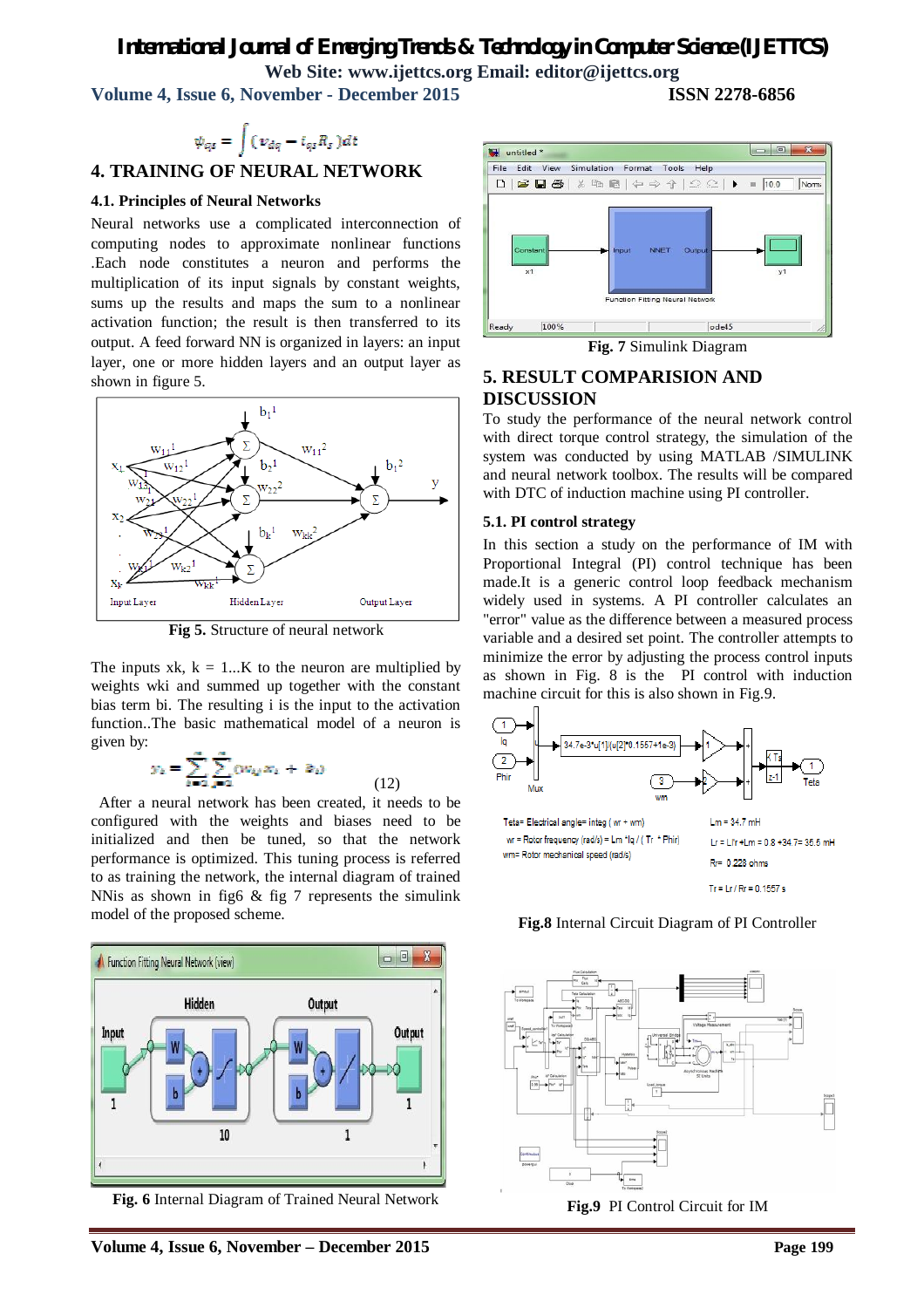**Volume 4, Issue 6, November - December 2015 ISSN 2278-6856**

# .<br>Sa <mark>daa assis</mark>as

**Fig.10** Simulation results with PI Control Technique

The torque performance extracted from this circuit is shown in Fig.10.It can be easily recognize from obtained results that torque distortions (ripple) are more. The effects of torque ripple are particularly undesirable in some demanding motion control and machine tool applications such as induction motor. They lead to speed oscillations which cause deterioration in the performance.

#### **5.2. Simulation Model and Structure of DTC Neural network control technique**

In order to evaluate and validate the effectiveness of proposed control scheme, a simulation model has been developed by using Matlab/ Simulink, & Fig. 11 shows the simulink model the entire motor drive system.



**Fig.11** Direct Torque Control of Induction Motor using Neural Network



**Fig.12** Performance Results of Neural Network Control

The comparative results obtained by simulation for an IM are given in Fig 12. The torque pulsations in the case of neural network control strategy are smaller than in the case of PI control strategy as shown in Fig.10. The results of simulation obtained shows that performances of the combined neural network direct torque control of the induction motor gives fast torque response and good establishment time. In the case of neural network strategy as we can see from Fig.12 the torque ripples are reduced. The simulation results show a good tracking of electromagnetic torque and prove that this technique allows a good dynamic performance similar to the basic DTC schemes.

#### **6. Conclusions**

In this study, it is concluded that by using the neural network technique it is observed that the torque ripple has been reduced to a minimum value. The performance has been tested by simulations. The results show a reasonable improvement by reducing torque ripple.

#### **Acknowledgment**

Study material, basic equations and all other products, there named are referred to in this paper are trademarks or registered trademarks of the respective concerns, companies or owners.

### **References**

- [1]. I. Takahashi and T. Noguchi. "A new quick response and high efficiency control strategy for an induction motor" IEEE Transaction Industry Applications. Vol. IA-22, No. 5, pp. 820-827, Sept/Oct 1986.
- [2]. Alirani S & Jagannathan V "Torque Ripple Minimization in DTC based Induction Motor Drive using Fuzzy logic Technique" International Journal of Computcr Applications vol 40 no 1 February 2012 pp. 25-31
- [3]. Mustafa AKTAS, H Ibrahim OKUMUS "Stator resistance estimation using ANN in DTC IM drives" Turk j Elec. Eng & Comp Sci. vol 18 no.2 2010 pp.197 – 210
- [4]. S.K.Panda (1999), "Direct Torque Control of Induction Motor – Variable Switching Sectors", Proceedings of the PEDS'99 Int.Conf on Power Electro and Drive System, pp. 80-85.
- [5]. Azcue P, J.L Sch. of Electr. & Comput. Eng., Univ. of Campinas (UNICAMP), Campinas, Brazil Fuzzy Systems and Knowledge Discovery(FSKD), 2010 Seventh International Conference on Volume: 2 Page(s): 757 -762, IEEE ISBN: 978-1-4244-5931-5, 10-12 Aug. 2010.
- [6]. G. Sousa, B. K. Bose, and J. Cleland, "Fuzzy logic based on-line efficiency optimization control of an indirect vector-controlled induction motor drive," IEEE Trans. Ind. Electron., vol. 42, no. 2, pp. 192– 198, Apr. 1995.
- [7]. Y.V.Siva Reddy1, M.Vijayakumar2 and T.